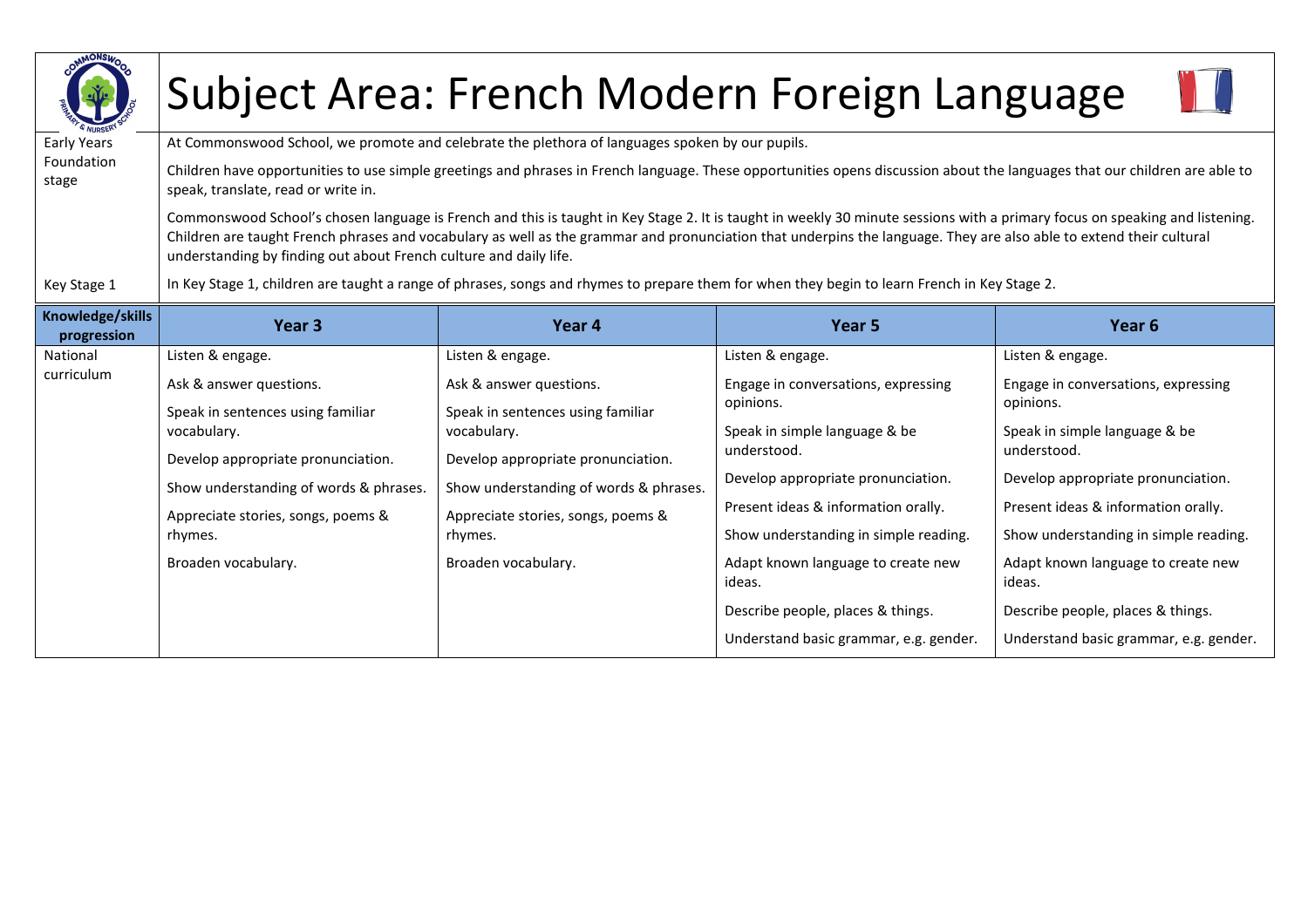| Knowledge/skills<br>progression | Year <sub>3</sub>                                                                                                                                                                                                                                                                                                                                                                                                                                                                                                                                                                                                                                                                                                                                                                                                                                           | Year 4                                                                                                                                                                                                                                                                                                                                                                                                                                                                                                                                                                                                                                 | Year 5                                                                                                                                                                                                                                                                                                                                                                                                                                                                                                                                                                                                                                                                                                                                                | Year <sub>6</sub>                                                                                                                                                                                                                                                                                                                                                                                                                                                                                                                                                                                                                                                                                                                                                                                                                                                                                                                                          |
|---------------------------------|-------------------------------------------------------------------------------------------------------------------------------------------------------------------------------------------------------------------------------------------------------------------------------------------------------------------------------------------------------------------------------------------------------------------------------------------------------------------------------------------------------------------------------------------------------------------------------------------------------------------------------------------------------------------------------------------------------------------------------------------------------------------------------------------------------------------------------------------------------------|----------------------------------------------------------------------------------------------------------------------------------------------------------------------------------------------------------------------------------------------------------------------------------------------------------------------------------------------------------------------------------------------------------------------------------------------------------------------------------------------------------------------------------------------------------------------------------------------------------------------------------------|-------------------------------------------------------------------------------------------------------------------------------------------------------------------------------------------------------------------------------------------------------------------------------------------------------------------------------------------------------------------------------------------------------------------------------------------------------------------------------------------------------------------------------------------------------------------------------------------------------------------------------------------------------------------------------------------------------------------------------------------------------|------------------------------------------------------------------------------------------------------------------------------------------------------------------------------------------------------------------------------------------------------------------------------------------------------------------------------------------------------------------------------------------------------------------------------------------------------------------------------------------------------------------------------------------------------------------------------------------------------------------------------------------------------------------------------------------------------------------------------------------------------------------------------------------------------------------------------------------------------------------------------------------------------------------------------------------------------------|
| Oracy                           | Listen and respond to simple rhymes,<br>stories and songs<br>• identify rhyming words<br>• perform finger rhymes and sing songs •<br>join in with storytelling.<br>Recognise and respond to sound<br>patterns and words<br>• listen with care • identify phonemes<br>which are the same as or different from<br>English and other known languages •<br>speak clearly and confidently.<br>Perform simple communicative tasks<br>using single words, phrases and short<br>sentences<br>• recall, retain and use vocabulary • ask<br>and answer questions.<br>Listen attentively and understand<br>instructions, everyday classroom<br>language and praise words<br>• repeat words and phrases modelled by<br>the teacher<br>• remember a sequence of spoken words<br>• use physical response, mime and<br>gesture to convey meaning and show<br>understanding | Memorise and present a short spoken<br>text<br>• learn finger rhymes, poems or a non-<br>fiction text<br>• learn and say several sentences on a<br>topic.<br>Listen for specific words and phrases<br>• listen with care<br>• use physical response to show<br>recognition and understanding of specific<br>words and phrases.<br>Listen for sounds, rhyme and rhythm<br>• identify specific sounds e.g. rhymes,<br>letters, phonemes, words<br>• compare different sounds.<br>Ask and answer questions on several<br>topics<br>• practise asking and answering<br>questions with a partner<br>• devise and perform simple role-plays. | Prepare and practise a simple<br>conversation, reusing familiar<br>vocabulary and structures in new<br>contexts<br>• focus on correct pronunciation and<br>intonation<br>• ask and answer questions • use tone of<br>voice and gesture to help to convey<br>meaning.<br>Understand and express simple opinions<br>• agree and disagree with statements<br>• understand and express like and<br>dislikes.<br>Listen attentively and understand more<br>complex phrases and sentences<br>• understand the main points from<br>speech which includes unfamiliar<br>language.<br>Prepare a short presentation on a<br>familiar topic<br>• remember, retain and recall words,<br>phrases and sentences<br>• memorise and present a set of<br>instructions. | Understand the main points and simple<br>opinions in a spoken story, song or<br>passage<br>• listen attentively, re-tell and discuss<br>the main ideas • agree or disagree with<br>statements made about a spoken<br>passage.<br>Perform to an audience<br>• recite a short piece of narrative either<br>from memory or by reading aloud from<br>text • develop a sketch, role-play or<br>presentation and perform to the class.<br><b>Understand longer and more complex</b><br>phrases or sentences<br>• re-tell using familiar language a<br>sequence of events from a spoken<br>passage, containing complex sentences<br>• understand and express reasons<br>• understand the gist of spoken passages<br>containing complex sentences eg<br>descriptions, information, instructions.<br>Use spoken language confidently to<br>initiate and sustain conversations and to<br>tell stories<br>• participate in simple conversations on<br>familiar topics |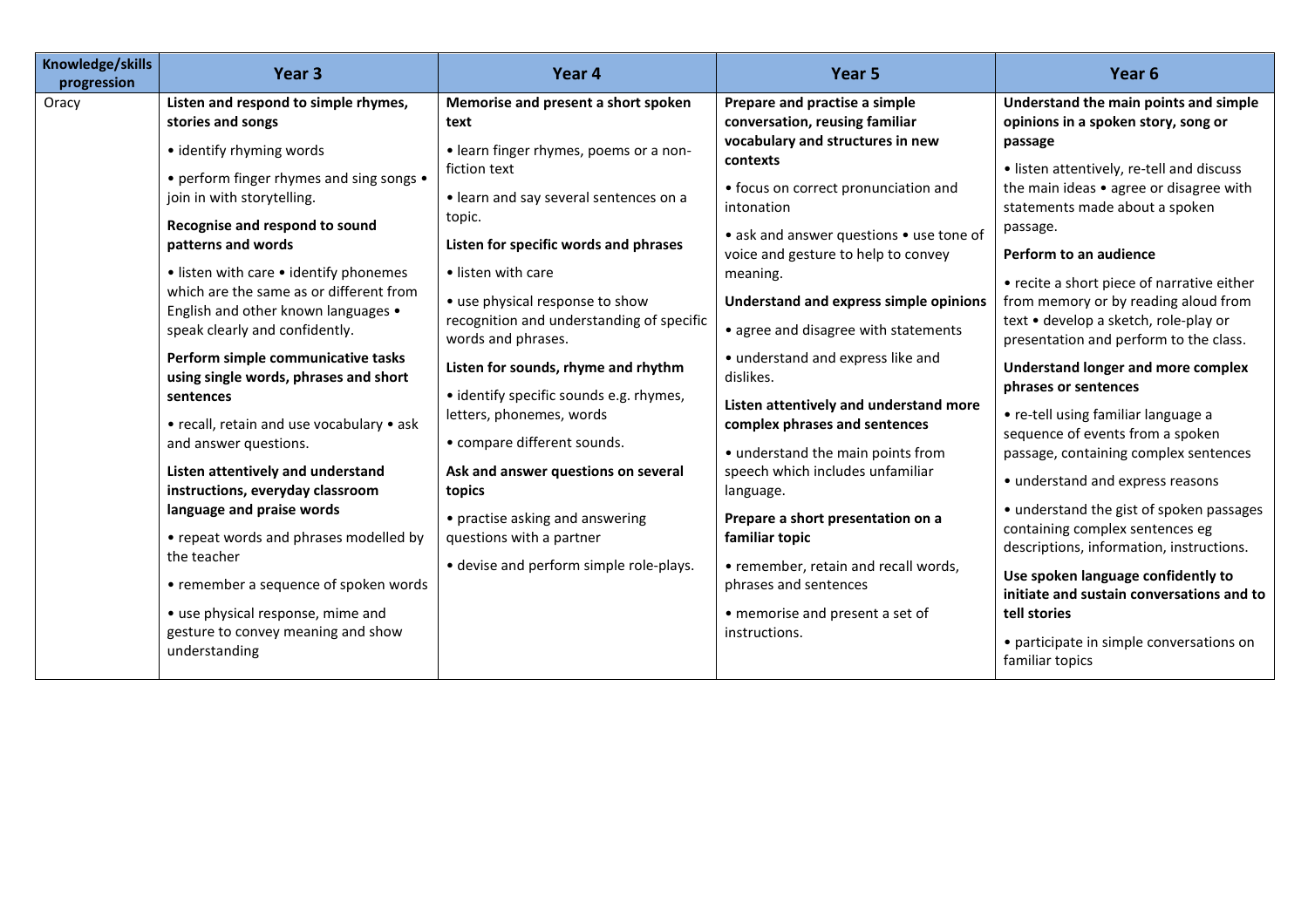| Knowledge/skills<br>Year <sub>3</sub><br>Year 4<br>Year 5<br>progression                                                                                                                                                                                                                                                                                                                                                                                                                                                                                                                                                                                                                                                                                                                                                                                                                                                                                                                                                                                                                                                                                                                                                                                                                                                                                                                                                                                                                                                                                                                                                                                                                                                                                   | Year <sub>6</sub>                                                                                                                                                                                                                                                                                                                                                                                                                                                                                                                                                                                                                                                                                                                                                                                                                                                            |
|------------------------------------------------------------------------------------------------------------------------------------------------------------------------------------------------------------------------------------------------------------------------------------------------------------------------------------------------------------------------------------------------------------------------------------------------------------------------------------------------------------------------------------------------------------------------------------------------------------------------------------------------------------------------------------------------------------------------------------------------------------------------------------------------------------------------------------------------------------------------------------------------------------------------------------------------------------------------------------------------------------------------------------------------------------------------------------------------------------------------------------------------------------------------------------------------------------------------------------------------------------------------------------------------------------------------------------------------------------------------------------------------------------------------------------------------------------------------------------------------------------------------------------------------------------------------------------------------------------------------------------------------------------------------------------------------------------------------------------------------------------|------------------------------------------------------------------------------------------------------------------------------------------------------------------------------------------------------------------------------------------------------------------------------------------------------------------------------------------------------------------------------------------------------------------------------------------------------------------------------------------------------------------------------------------------------------------------------------------------------------------------------------------------------------------------------------------------------------------------------------------------------------------------------------------------------------------------------------------------------------------------------|
| Recognise some familiar words in<br>Read and understand a range of familiar<br>Re-read frequently a variety of short<br>Literacy<br>written form<br>written phrases<br>texts                                                                                                                                                                                                                                                                                                                                                                                                                                                                                                                                                                                                                                                                                                                                                                                                                                                                                                                                                                                                                                                                                                                                                                                                                                                                                                                                                                                                                                                                                                                                                                               | Read and understand the main points<br>and some detail from a short written                                                                                                                                                                                                                                                                                                                                                                                                                                                                                                                                                                                                                                                                                                                                                                                                  |
| • understand words displayed in the<br>• read fiction and non-fiction texts, e.g.<br>• match phrases and short sentences to<br>classroom • identify and read simple<br>pictures or themes<br>extracts from stories<br>words<br>• identify non-fiction texts by their style<br>Make simple sentences and short texts<br>• read and understand simple messages.<br>and layout<br>• understand that the order of words in a<br>Follow a short familiar text, listening<br>sentence influences the meaning<br>Make links between some phonemes,<br>rhymes and spellings, and read aloud<br>and reading at the same time<br>• make a sentence using appropriate<br>familiar words<br>word choices from a 'sentence builder'<br>• make links between spoken and<br>written words<br>• pronounce accurately the most<br>Write words, phrases and short<br>commonly used characters, letters and<br>• identify common spelling patterns in<br>sentences, using a reference<br>letter strings<br>letter strings.<br>• choose words, phrases and sentences<br>• read aloud a familiar sentence, rhyme<br>Read some familiar words and phrases<br>and write them into a gapped text or as<br>or poem.<br>aloud and pronounce them accurately<br>picture captions<br><b>Experiment with the writing of simple</b><br>• read aloud words which they use on a<br>• use a bilingual dictionary to check the<br>words<br>regular basis, e.g. numbers, days,<br>spelling of familiar words<br>• write simple, familiar words using a<br>weather<br>model<br>• pronounce letter strings, words and<br>• write some single words from memory.<br>phrases accurately with good<br>pronunciation.<br>Write simple words and phrases using a<br>model and some words from memory | passage<br>• read and respond to eg an extract from<br>a story or song • give true or false<br>responses to statements about a written<br>passage<br>• read descriptions of people and<br>identify who they are.<br>Identify different text types and read<br>short, authentic texts for enjoyment or<br>information<br>• read and understand the gist of a<br>familiar story or simple magazine article.<br>Match sound to sentences and<br>paragraphs<br>• use punctuation to make a sentence<br>make sense<br>· listen carefully to a model, e.g. a video<br>recording, recorded story or song, and<br>re-constitute a sentence or paragraph<br>using text cards.<br>Write sentences on a range of topics<br>using a model<br>• apply most words correctly<br>• construct a short text, e.g. create a<br>PowerPoint presentation to tell a story<br>or give a description |